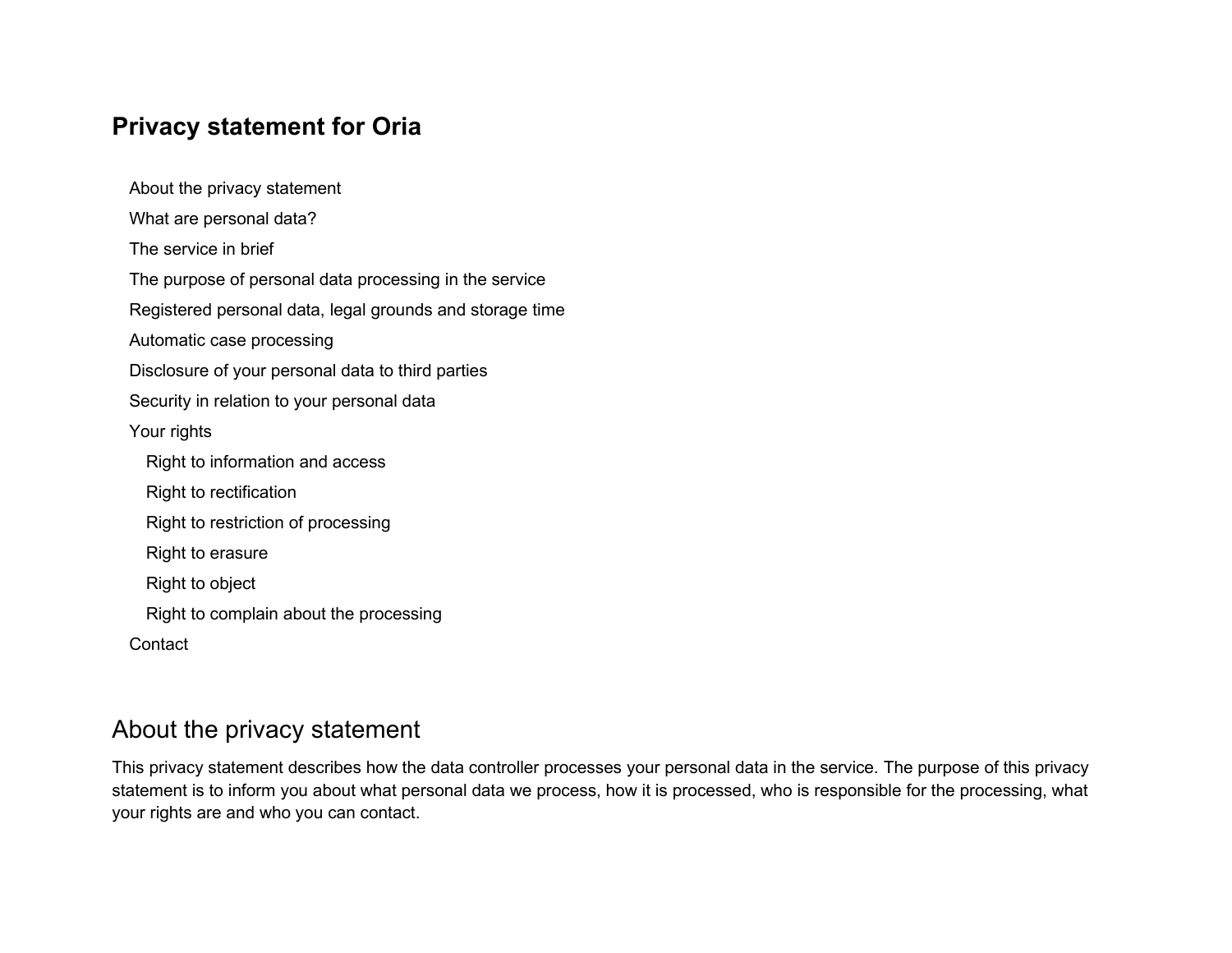# <span id="page-1-0"></span>What are personal data?

Personal data are all forms of data, information and assessments that can be linked to you as a person, cf. the Personal Data Act Section 2 and [the GDPR](https://lovdata.no/dokument/NL/lov/2018-06-15-38/*%23KAPITTEL_gdpr-1) Article 5(1). The decisive factor as to whether data constitutes personal data is whether it can be linked to a specific person. Data that, on its own, cannot be linked to an individual person may constitute personal data in cases where the data are found together with other data.

# <span id="page-1-1"></span>The service in brief

Oria is a service for searching for and loaning library resources and is integrated with the library system Alma. The service gives the user functionality for searching and filtering, an overview of orders, active and past loans, outstanding fees, restrictions and notifications from the library. The user can save searches and hit lists. An anonymous user (not logged in) can search in Oria, but to order/borrow resources, the user must be authenticated in the service and registered as a borrower in Alma. When used by anonymous users, data are not stored in the service with the exception of technical logs and statistics related to searches conducted.

<span id="page-1-2"></span>The service does not allow processing of sensitive personal data.

# The purpose of personal data processing in the service

| <b>Types</b>                                                                       | <b>Description</b>                                                                                                                                          | <b>Purpose of processing</b>                                                       |
|------------------------------------------------------------------------------------|-------------------------------------------------------------------------------------------------------------------------------------------------------------|------------------------------------------------------------------------------------|
| <b>Borrowers</b>                                                                   | All categories of borrowers, including students, employees,<br>temporary employees, walk-in users (temporary users) and<br>persons outside the institution. | Order material and use library services                                            |
| Bibliographic data - persons<br>referred to in the metadata<br>about the resources | Include data about authors and their connection to the<br>publication, and any other contributors to the publication.                                       | Open bibliographic metadata are necessary<br>for cataloguing and finding material. |
| Bibliographic data - persons<br>referred to in the content                         | Personal data referred to in the content, such as in<br>biographical material.                                                                              | To provide content to the public.                                                  |

The service processes different types of personal data for the following purposes: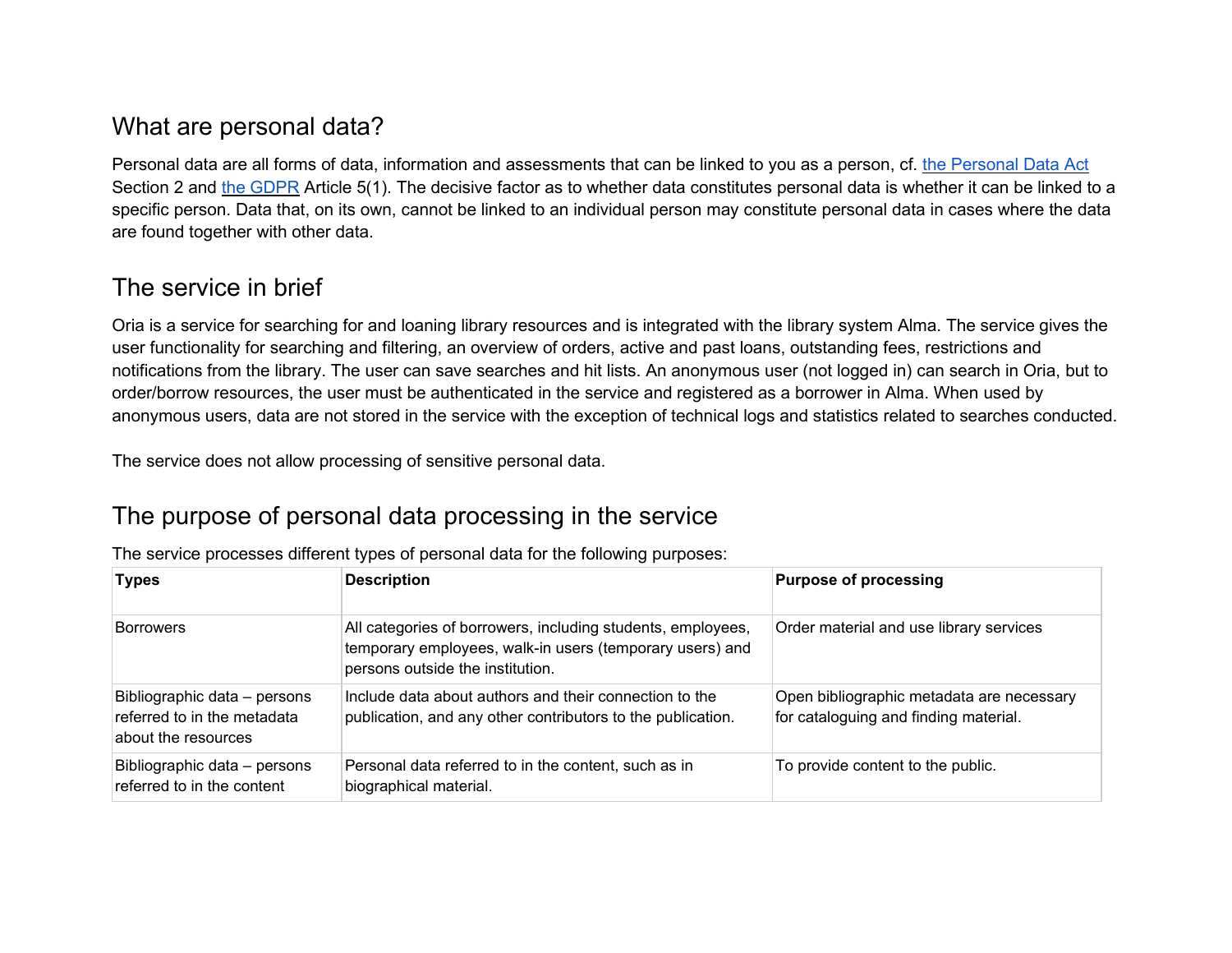# <span id="page-2-0"></span>Registered personal data, legal grounds and storage time

Personal data related to user accounts in the service requires consent as legal grounds, cf. [the Personal Data Act, and the GDPR](https://lovdata.no/dokument/NL/lov/2018-06-15-38/*%23KAPITTEL_gdpr-1) Article  $6(1)(a)$ .

Registered personal data about authors and contact persons are covered by [the Personal Data Act, and the GDPR](https://lovdata.no/dokument/NL/lov/2018-06-15-38/*%23KAPITTEL_gdpr-1) Article 6(1)(f) – to perform a task on grounds of legitimate interests.

The service does not allow processing of sensitive personal data. In the cases where the users themselves can write information in the comments field and similar, the user is obliged to meet the requirements and guidelines for the service. Users are not permitted to register sensitive personal data about themselves or others or to use the service for defamatory conduct.

The data controller is entitled to store information for statistical purposes, if this is in the interests of society at large, cf. the Personal [Data Act](https://lovdata.no/dokument/NL/lov/2018-06-15-38) Section 8 and [the GDPR](https://lovdata.no/dokument/NL/lov/2018-06-15-38/*%23KAPITTEL_gdpr-1) Article 6(1)(e).

You may receive links to external providers/services via the service. The content of such services is not covered by this privacy statement.

The following personal data are registered about borrowers in the search service Oria and library system Alma:

| Type of data                                                                                                                   | <b>Description</b>                                                                                                                                                                      | <b>Source</b>                                                                 |
|--------------------------------------------------------------------------------------------------------------------------------|-----------------------------------------------------------------------------------------------------------------------------------------------------------------------------------------|-------------------------------------------------------------------------------|
| Saved searches (user option)                                                                                                   | Named searches with search criteria                                                                                                                                                     | Setting in Oria                                                               |
| Profile                                                                                                                        | User's preferences in use of the service, e.g. settings for adaptation of searches<br>and language preferences.                                                                         | Setting in Oria                                                               |
| Basic user data                                                                                                                | Information necessary to identify and manage users in Alma (First name, middle<br>name, last name, data of birth, expiry date, date for erasure, person loaning on<br>another's behalf) | Alma, Feide                                                                   |
| Descriptive information<br>Information to address users of the service: title, job description, gender, preferred<br>language. |                                                                                                                                                                                         | Alma. May also be sent<br>from the data controller's<br>other source systems. |

User data in Oria and Alma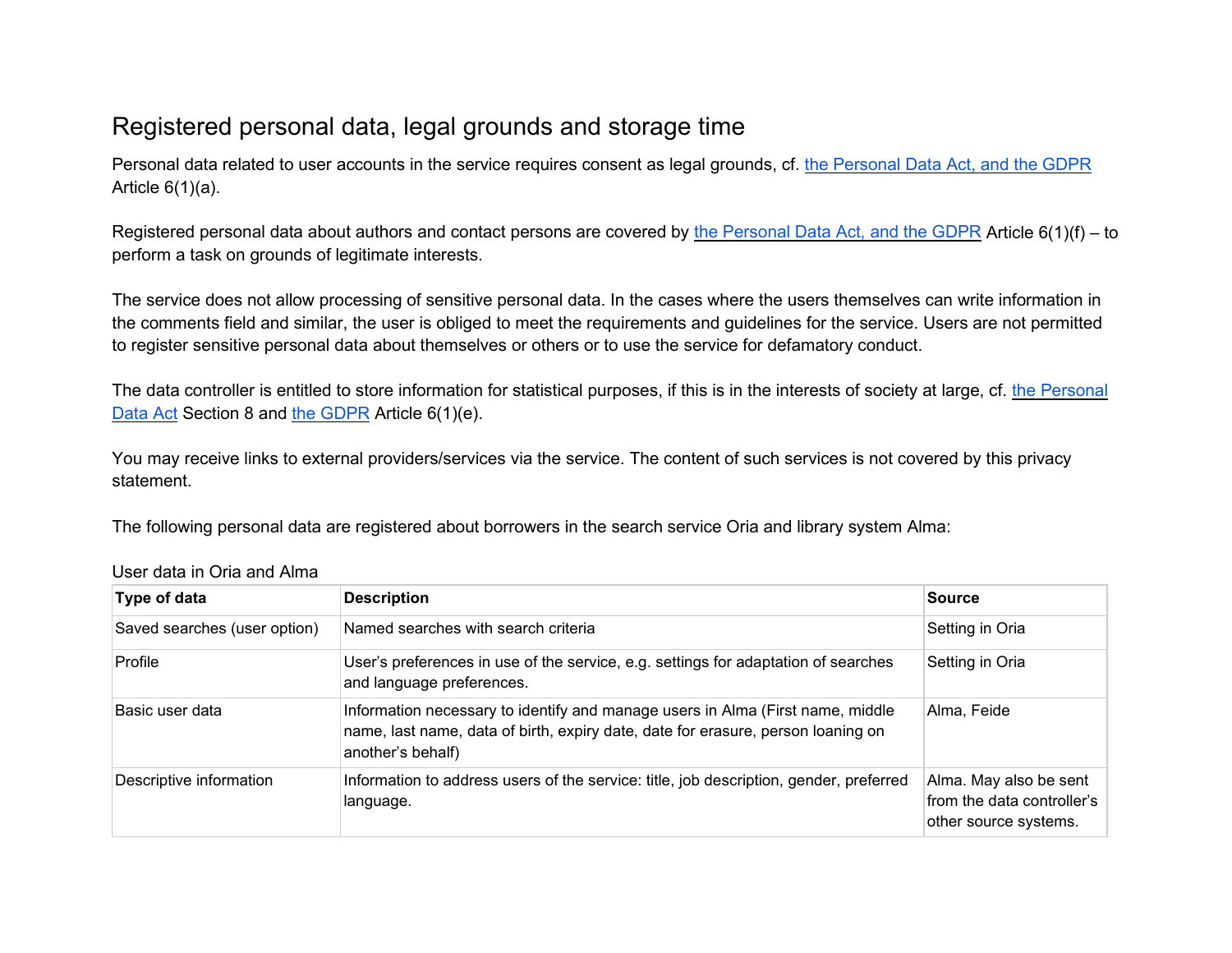| Contact information         | Users' contact information.<br>Email (type, address, preferred)<br>Phone number (type, number, preferred)<br>Preferred number for text messages<br>Address (type, details, preferred)                                                                                                                                                  | Alma. May also be sent<br>from the data controller's<br>other source systems |
|-----------------------------|----------------------------------------------------------------------------------------------------------------------------------------------------------------------------------------------------------------------------------------------------------------------------------------------------------------------------------------|------------------------------------------------------------------------------|
| <b>Notes</b>                | Notes related to the users that are registered by the librarian in order to assist and<br>follow up the library's users. Must not contain sensitive personal data.                                                                                                                                                                     | Alma                                                                         |
| Appendices                  | System generated and manually composed notifications to the user, such as<br>collection messages and reminders. Stored to document dialogue with the user. As<br>a rule, these are not automatically erased, but each library is to set erasure by a<br>defined time limit. The notification must not contain sensitive personal data. | Alma                                                                         |
| <b>Statistics</b>           | Aggregated statistics relating to use of the system. Anonymised loan and search<br>statistics.                                                                                                                                                                                                                                         | Alma                                                                         |
| User groups                 | Grouping of users to use alongside borrowing rules or to award administrative<br>privileges.                                                                                                                                                                                                                                           | Alma                                                                         |
| users                       | Information about administrative Information about administrative users of the service to adapt functionality and<br>extend access management. Cataloguer level.                                                                                                                                                                       | Alma                                                                         |
| Information about borrowers | Information related to the borrower. Preferred remote loan library, preferences in<br>connection with letters and notifications                                                                                                                                                                                                        | Alma                                                                         |
| Requirements                | Active fees and reminders. History<br>(Fine/Fee type, Comment, Fee owner, Title, Item Barcode,<br>Original Amount)                                                                                                                                                                                                                     | Alma                                                                         |
| <b>Blocks</b>               | Library staff can block borrowers' accounts using a reason code, comment and<br>expiry date to stop further borrowing. Can be manually overridden. History.                                                                                                                                                                            | Alma                                                                         |
| Orders/reservations         | Orders and reservations for loan items.                                                                                                                                                                                                                                                                                                | Alma                                                                         |
| Loans, active transactions  | Active loans on loan items. The loan history is not stored.                                                                                                                                                                                                                                                                            | Alma                                                                         |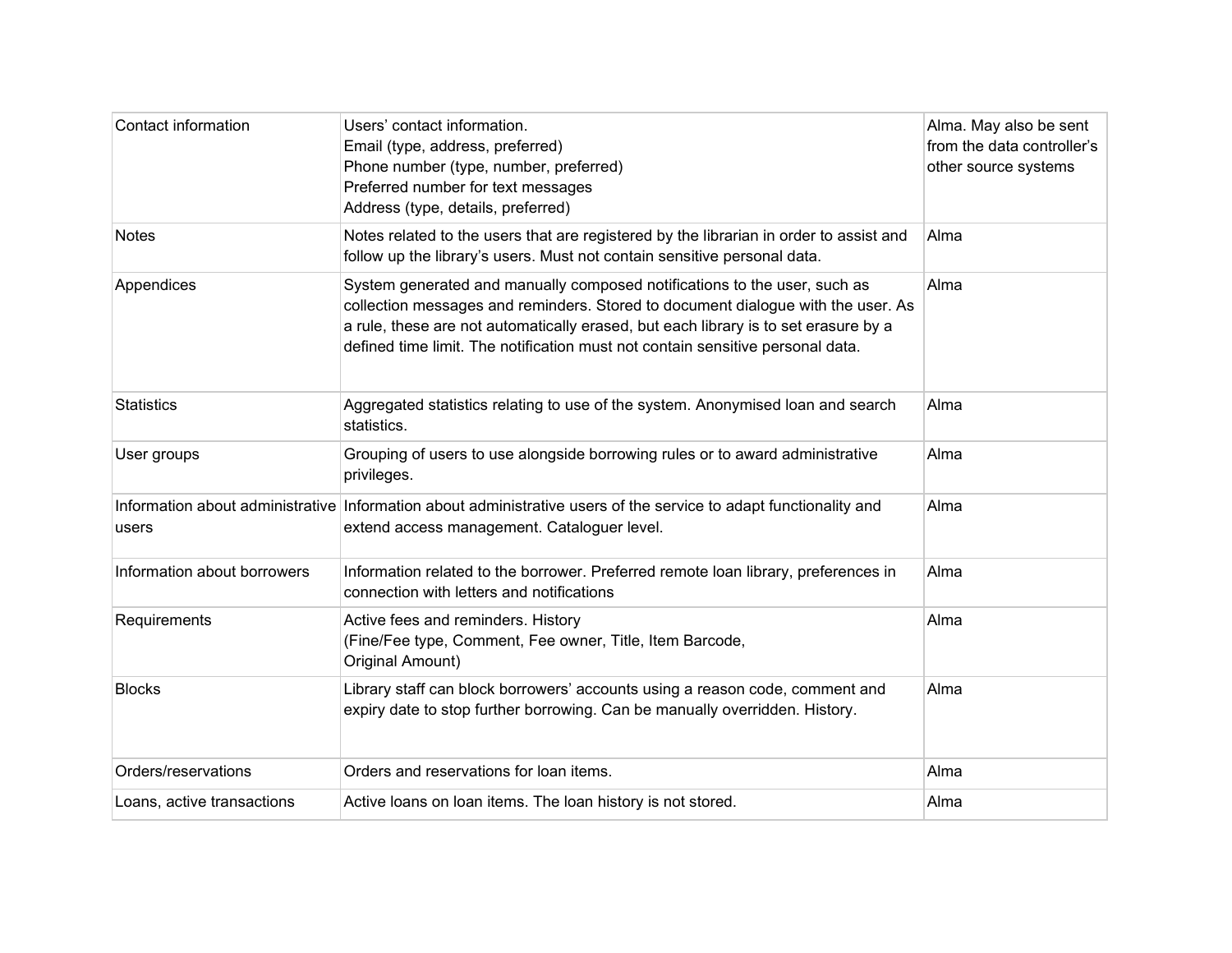#### User data of a technical nature in Oria and Alma

| <b>Type of data</b>                                 | <b>Description</b>                                                                                                                                                                                                                                                                                                                                                                                                                                                                                          | <b>Source</b>                                                                                                         |
|-----------------------------------------------------|-------------------------------------------------------------------------------------------------------------------------------------------------------------------------------------------------------------------------------------------------------------------------------------------------------------------------------------------------------------------------------------------------------------------------------------------------------------------------------------------------------------|-----------------------------------------------------------------------------------------------------------------------|
| System identities                                   | Identities in the service and the integrated system (type, value and notes field).                                                                                                                                                                                                                                                                                                                                                                                                                          | Alma, Feide and other<br>integrated systems.                                                                          |
| System roles and affiliation to<br>the organisation | The user is assigned roles in the system in order to provide adapted functionality<br>and access to the service.                                                                                                                                                                                                                                                                                                                                                                                            | Alma. Roles can be<br>assigned in Alma based<br>on information from the<br>data controller's other<br>source systems. |
| Session information and<br>cookies                  | Information related to the user's dialogue with the service. Necessary to adapt<br>functionality in the service and to authenticate users.<br>We use an external analysis service to further develop and manage the service. We<br>collect information about types of browsers, hit statistics and the number of users of<br>the service. Information from the end user is anonymised before it is analysed.                                                                                                | Oria, Google Analytics                                                                                                |
| Log                                                 | Log of system use related to the logged-in user and/or their IP address. The IP<br>address of anonymous Oria users will be registered, which in some cases can be<br>traced back to a person. The purpose of logs is to ensure security and integrity in<br>the system, provide user support and analyse use of the service. The data collected<br>include time, user ID, IP address, information about browsers and hardware,<br>session information and other information that browsers normally provide. | Alma, Oria                                                                                                            |
| Information related to<br>authentication of users   | Information for secure authentication of users.<br>Alma. May also be sent<br>- User password set up directly in Alma.<br>from the data controller's<br>- Pin code to use together with the loan card when using a self-service machine or<br>other source systems.<br>similar – provides a two-factor authentication of borrowers.                                                                                                                                                                          |                                                                                                                       |

Information about your activity is stored in order to provide user support and to gain an impression of general use of the service.

Personal data is stored until one of the following occurs:

- User consent is withdrawn
- The purpose of the personal data processing has been fulfilled
- The data controller decides to discontinue the service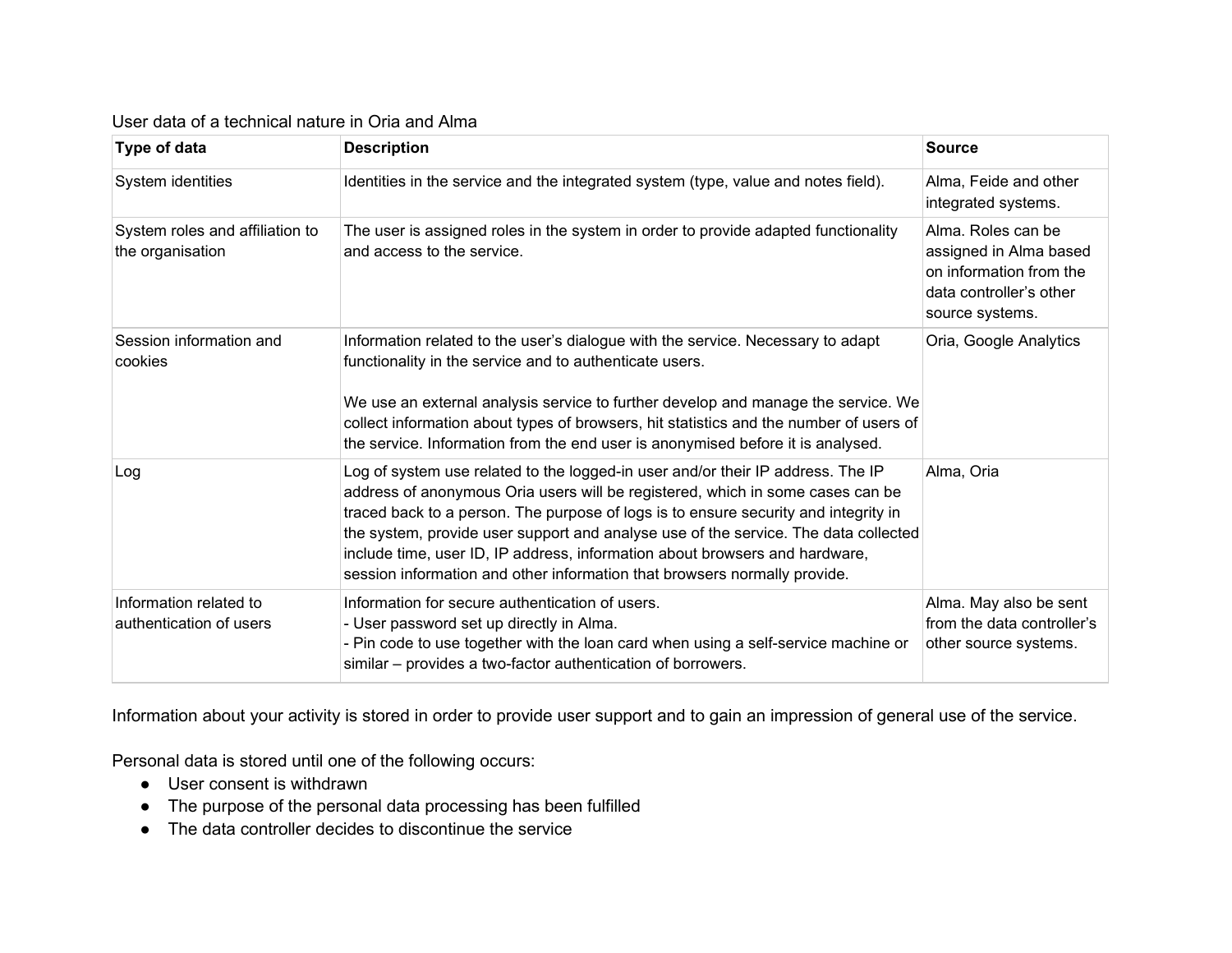<span id="page-5-0"></span>Logs and backups of the system data are stored for up to one year.

## Automatic case processing

Your personal data will not be subject to profiling. The library service has automated procedures for borrowing, returning, sending reminders and issuing fees.

# <span id="page-5-1"></span>Disclosure of your personal data to third parties

Disclosure or export of data is defined as all disclosure of data aside from to the service's own system/processing or to the data subjects themselves, or to someone who receives data on their behalf.

Your personal data will be disclosed to the following countries outside the EU/EEA:

- Israel, through the subcontractor Ex Libris GmbH. Israel is on the EU Commission's [list](https://ec.europa.eu/info/law/law-topic/data-protection/data-transfers-outside-eu/adequacy-protection-personal-data-non-eu-countries_en) of approved countries that have adequate data protection.
- The service uses Google Analytics to analyse traffic. Personal data (IP address) are anonymised before being sent to Google.

Personal data are processed by the subcontractor Ex Libris, which is an international organisation.

| <b>Subcontractor</b>      | <b>Function</b>                                                              |
|---------------------------|------------------------------------------------------------------------------|
| Ex Libris GmbH            | Cloud management and development of Alma, Oria and related library services. |
| <b>NTNU</b>               | Premises for server management for Unit's direct services                    |
| <b>Blue Safespring AB</b> | Cloud management and backup for Unit's direct services                       |
| IUNINETT AS               | Delivers Feide, for authentication of users of the services                  |

Your personal data will be disclosed to Unit/BIBSYS, which is the service provider, and to its subcontractors.

The subcontractors' staff who need the personal data to perform their work will have adapted access in order to provide user support and any rectification of errors in the service.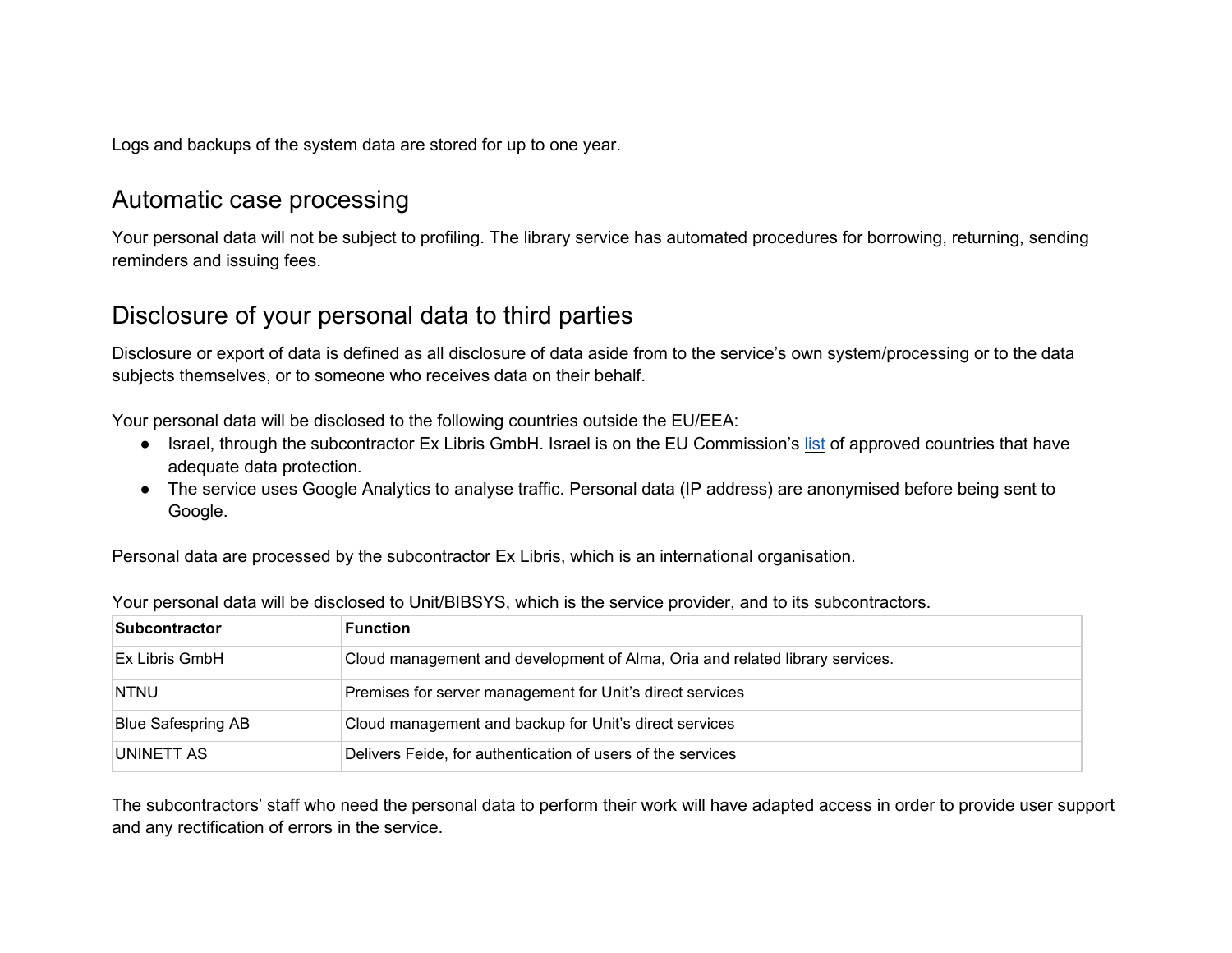# <span id="page-6-0"></span>Security in relation to your personal data

Personal data processed in the service are secured by several measures. All transfers to and from the service are encrypted. Unit/BIBSYS conducts

regular risk and vulnerability analyses and tests the security of the service to ensure your personal data are safe. Security measures employed by our subcontractor Ex Libris are documented [here.](https://knowledge.exlibrisgroup.com/Cross_Product/Security/Policies/Cloud_Security_and__Privacy_Statement)

Employees who process your personal data are subject to a duty of confidentiality, which also applies to our subcontractors' employees.

# <span id="page-6-1"></span>Your rights

#### <span id="page-6-2"></span>Right to information and access

You have a right to receive information about how your personal data are processed in the service. This privacy statement has been produced to provide the information you have a right to receive. You also have a right to see/access your personal data that are registered in the service, and other personal data that are collected after you have actively logged in. You also have the right to request to receive a copy of your personal data.

A self-service solution in the service where users can see their personal data after logging in allows users to exercise their right of access. If the service does not provide complete information via the self-service solution, users can send a written enquiry to the data controller to acquire access to more detailed information.

### <span id="page-6-3"></span>Right to rectification

You have a right to have inaccurate personal data about you rectified. You also have a right to have incomplete personal data about you supplemented. If you feel that the service shows inaccurate or incomplete personal data, please contact the data controller, stating the reason why the personal data are inaccurate or incomplete.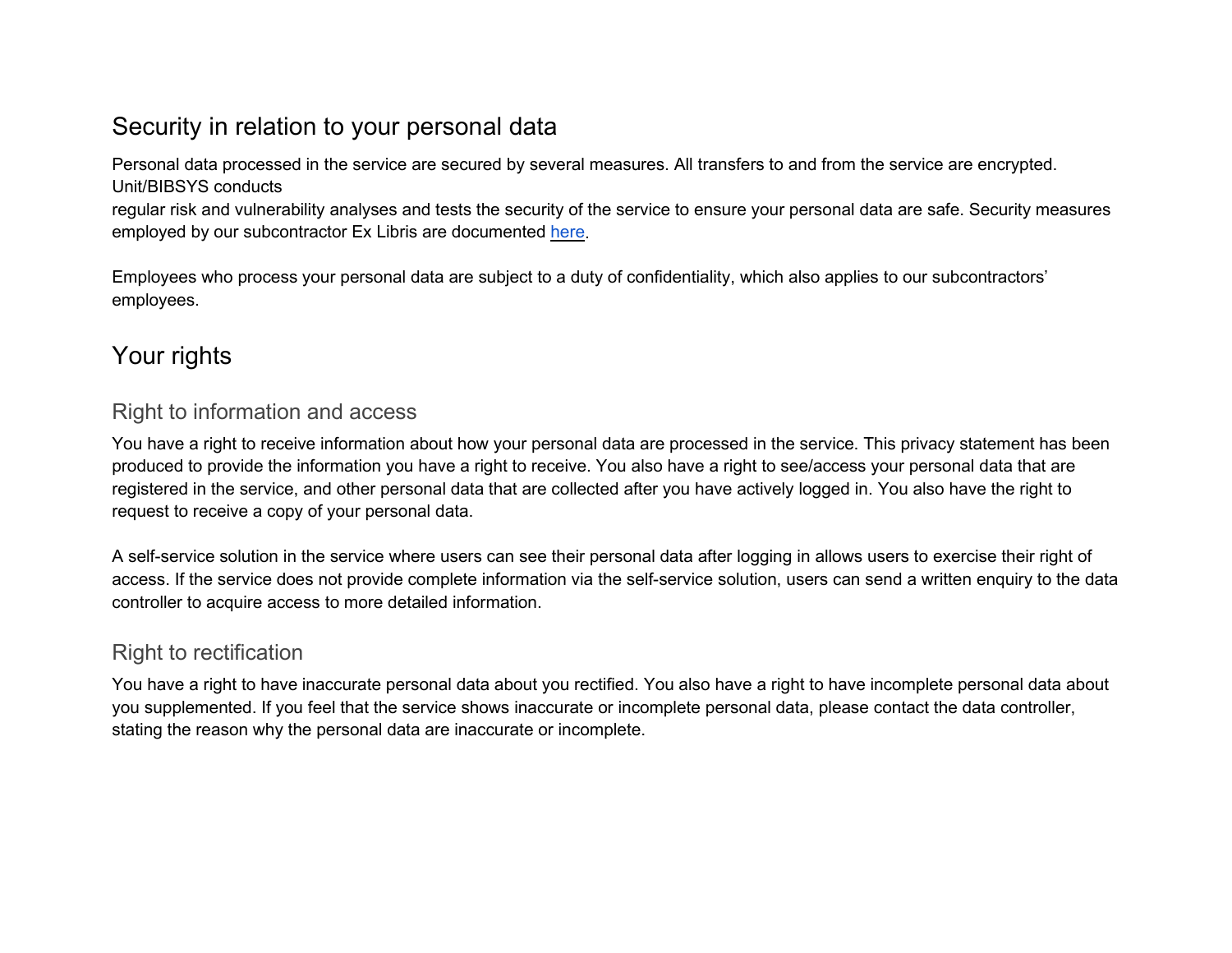## <span id="page-7-0"></span>Right to restriction of processing

In certain cases, you may have a right to request restrictions on the processing of your personal data. Restricted processing means that the personal data will still be stored, but that other processing in the service is restricted. To request restricted processing of personal data, the conditions in the Personal Data Act and the GDPR Article 18 must be met. You can request restricted processing

- Pending the data controller rectifying inaccurate or incomplete personal data
- If you have submitted an objection to the processing (see below for more details)
- If the personal data are necessary to establish or defend a legal claim

<span id="page-7-1"></span>If restricted processing is granted, the data controller will notify you before the restriction is lifted.

#### Right to erasure

You have the right to demand that we erase personal data about you. If you would like your personal data erased, please contact the data controller or use the erasure function in the service, if applicable. It is important that your request states why you want your personal data erased and if possible, what personal data you wish to be erased.

Please note that legislation provides exemptions from the right to erasure in some cases. This could be cases where we process personal data to fulfil a statutory duty or to address important social interests, such as archiving, research and statistics.

## <span id="page-7-2"></span>Right to object

You have a right to object to processing of your personal data on certain conditions defined in the [GDPR](https://lovdata.no/dokument/NL/lov/2018-06-15-38/*%23KAPITTEL_gdpr-3-4) Article 21. This applies if:

- Legal grounds for the processing of personal data are based on legitimate interests, reasons of public interest or when exercising public authority
- Processing of personal data entails direct marketing or profiling
- Personal data are processed for scientific or historical research purposes or statistical purposes

The service does not generally satisfy these conditions, with the exception of the processing of author information and in cases where personal data are used for statistical purposes. When personal data are used for statistical purposes, the data are anonymised.

However, please note the following: